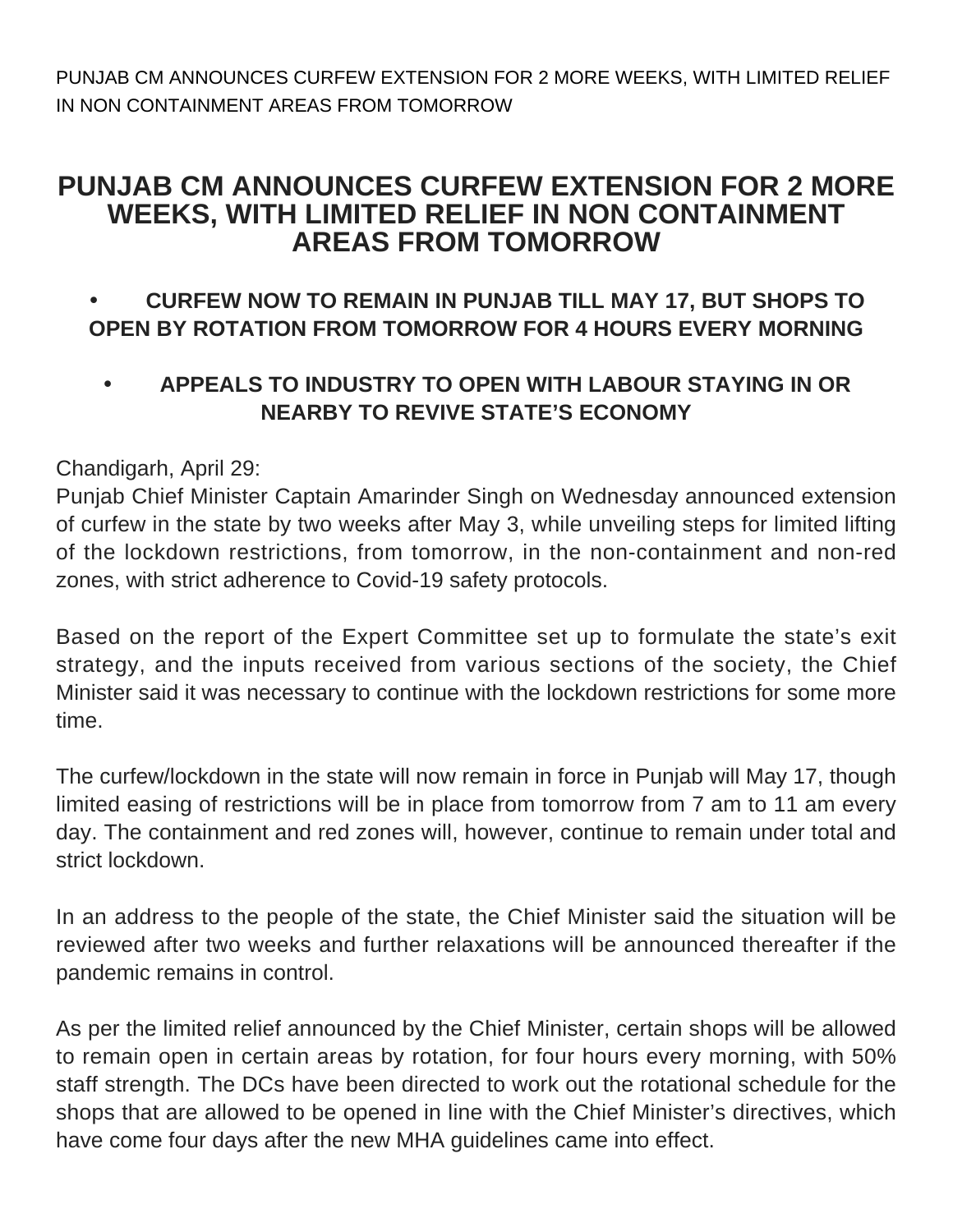The lockdown/curfew will remain in place after 11 a.m., as usual, said the Chief Minister, appealing to people to be back in their homes by that time, and continue to maintain social distancing. All those stepping out during the relaxation period would have to wear masks and maintain a 2 meters distance from others, he said, adding that the relief has been provided only for the convenience of the people and should not be used for interactions with friends etc. If the situation improves after two weeks, we can take more steps, said Captain Amarinder

The limited relaxations announced by the Chief Minister from tomorrow include permission for opening of all registered shops, except those in multi-brand and singlebrand malls, with 50% strength of workers from 7 am to 11 am. In urban areas, all stand-alone shops, neighbourhood shops and shops in residential complexes are allowed to open during this period, as per the new directives, which make it clear, however, that establishments dealing in services like saloons, barber shops etc. would continue to remain closed. Further, e-Commerce companies will continue to be permitted to deal in essential goods only during this period.

Expressing his government's keenness to open up the industry, the Chief Minister urged all those who could accommodate the workers or had workers staying in the vicinity to start opening up, in order to help revive the state's battered economy.

Referring to the large number of Punjabis stranded in other states due to the lockdown, the Chief Minister said it was his government's duty to bring them back but they would have to be quarantined for 21 days. The state had made arrangements for their quarantine in all district, he said, adding that the problem had aggravated in Punjab due to the large number of NRIs who came home, followed by the attendees of the Nizamuddin event. The state, he said, could not afford to let those coming from outside again let things spiral out of control. The quarantine for those coming home from other states was essential for the protection of the people, he said.

Earlier, the Chief Minister said the relief announced today was for the benefit of the people who had been under severe curfew restrictions for the past 38 days. Describing it as a difficult time for the people, who had sacrificed a lot for themselves, their families and the state at large, Captain Amarinder said it had been necessary to control the pandemic, which had so far infected 330 people in the state.

While various experts were coming out with different opinions, there seemed to be an indication that the coronavirus crisis could continue till July/August, or even